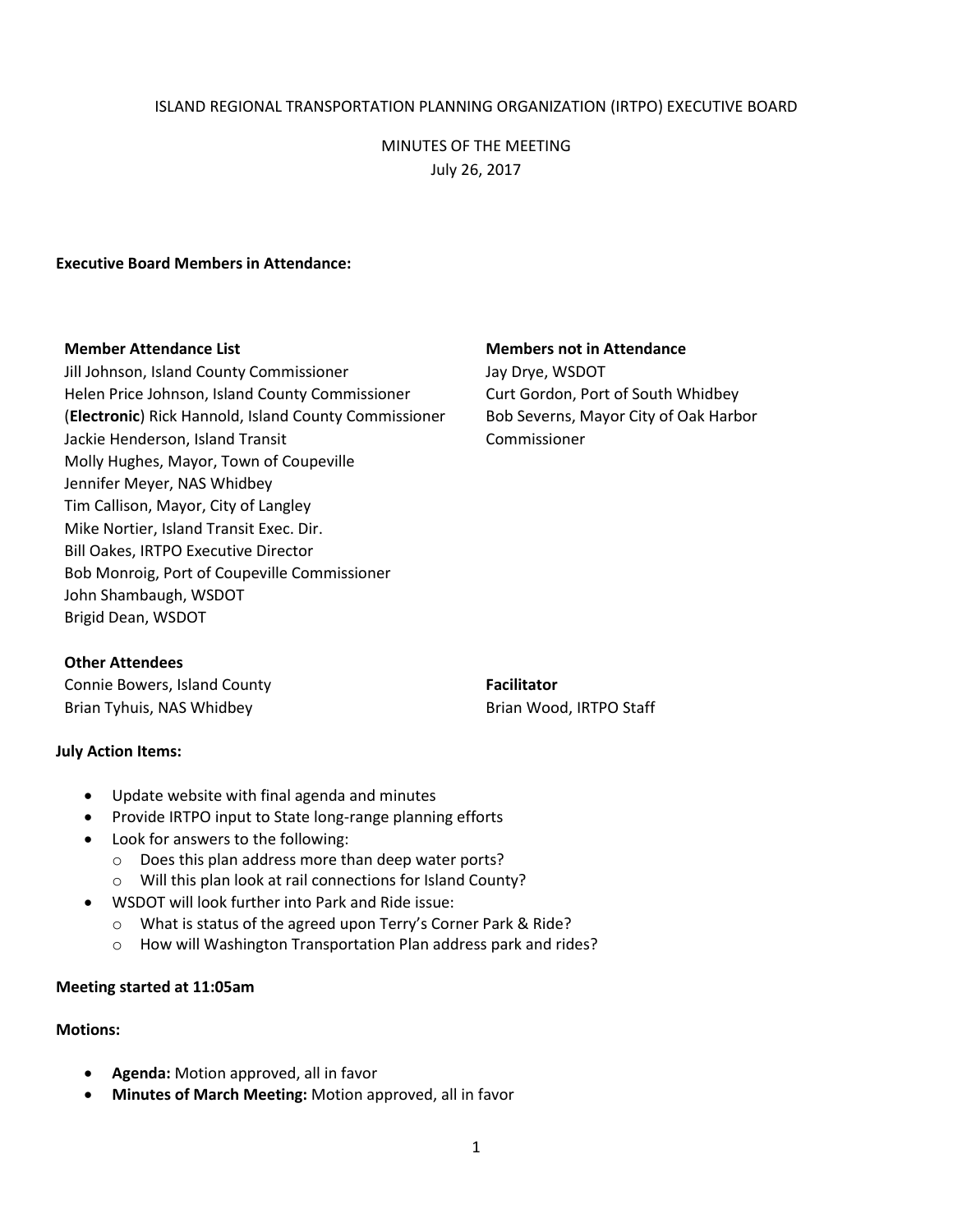# **Washington State Ferries Long Range Plan Update**

- The Board received updates on WSDOT long range planning efforts:
	- o Washington Transportation Plan
	- o Washington State Freight System Plan
- Board Input and responses:
	- $\circ$  How are these planning efforts aligned with the Washington State Ferries plan?
		- Different update cycles make plans alignment challenging, but the goal is to align them. There are interdisciplinary committees designed to make the plans work together.
	- $\circ$  How does a municipality consider these developing plans as they develop their comprehensive plans?
		- In general there won't be any surprises, but being aware is helpful. The IRTPO staff would be a good point of contact.
	- o Does this plan address more than deep water ports?
		- $I$  It is not clear whether the freight plan only addresses deep water ports.
	- $\circ$  Island County is constrained by two bridges and two ferry access points and there are no plans to make changes to those facilities. We need to find ways to maximize the capacity that we have.
	- o Freight will compete with moving people as our population increases.
	- $\circ$  Rail freight may also be important for us if it competes with passenger rail, given the large percent of our workforce commuting into the PSRC:
		- 47% of workforce commutes out of Island County
		- 4,000 commute into the county
		- 9,000 live and work in the county
		- 19,000 commute out of the county
		- **17,000 Camano residents and 400 jobs**
		- **EXECT** Light Rail may be an answer to the issue, but we need connectivity between the ferry terminal and the proposed light rail line.
	- $\circ$  This plan needs to consider a Park and Ride Policy. A lack of such a policy has prevented improvements on a lot at Terry's Corner on Camano Island.
		- WSDOT has a prior Interlocal agreement to expand the park and ride, but is unable to move forward with it due to a lack of funding, and also due to a lack of a WSDOT policy direction.
		- Park and Rides were an identified strategy for the region's Corridor Sketch Initiative, so it would be helpful to also see it in the Washington Transportation Plan.
		- As a follow-up: WSDOT will be scoping a small project to put in additional parking and also conduct surveys to assess parking usage.
	- o Island County needs long-term parking to facilitate non-motorized ferry travel.
	- $\circ$  Highway crossing opportunities for non-motorized and agricultural equipment are a concern for our region.

# **WSDOT Updates**

- WSDOT
	- o Whidbey Island Paving Project:
		- **Finished grinding of mainline**
		- **The crews will go back to grind approaches and bus pull-outs**
		- Most work will be done during the night (some may need daytime)
- Input:
	- o What about the section near Oak Harbor?
		- Condition was not determined to be degraded enough
	- o Shoulder sweeping and pavement edge lip are concerns